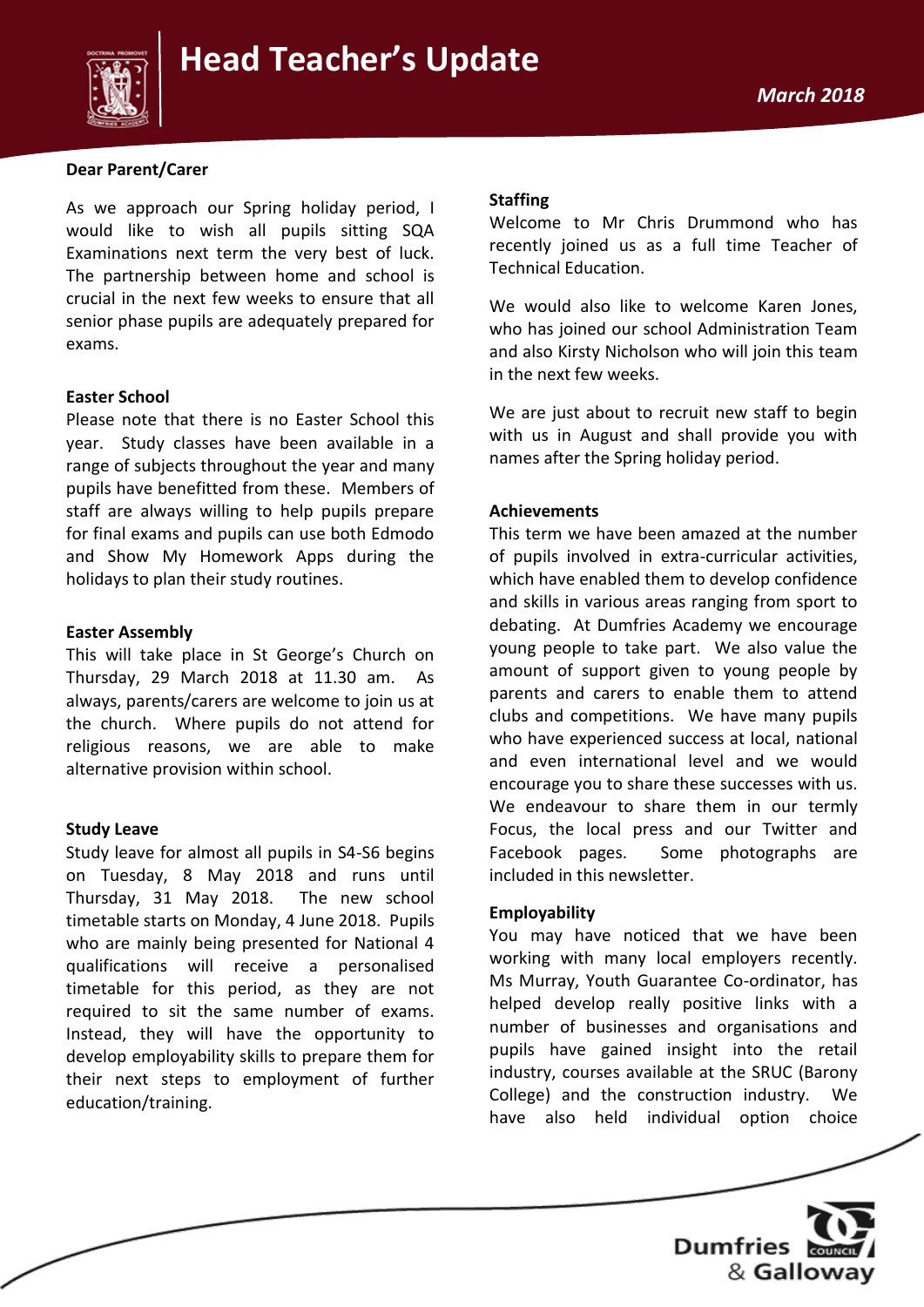interviews for pupils in S3-S5. These have been very helpful in allowing pupils to make better informed choices of courses for next session.

## **Dumfries Learning Town**

We are very pleased to inform you that we will be recruiting an Acting Depute Head Teacher for a period of up to 23 months. This is to help with developing a leadership model for 'The Bridge'. This is the new building out at Cuckoo Bridge that will provide increased opportunities for pupils across the burgh to take a wider range of subjects and courses that are difficult to provide separately in each of the four secondary schools. As time moves on, The Bridge will increase provision further to include more subjects, enterprise projects, community groups, short courses, adult learning and training. In the first two years, our Senior Management Team at Dumfries Academy will play a key role in developing the use of The Bridge.

Although we have no news on funding for our refurbishment, we are committed to working with other schools in the burgh and to make good use of The Bridge and its specialist facilities to improve provision. Our school is in good shape in terms of its ethos and environment and we are committed to planning a refurbishment that is on a par with recent projects of this kind.

## **Communication**

We recently extended an invitation to parents to attend Focus Meetings on the subject of communication. If, for whatever reason, you were unable to attend, we include a comments slip with this letter that can be returned to the School Office by Friday, 20 April 2018.

We will shortly be issuing a questionnaire on school improvement priorities for next year and also how we might spend our Pupil Equity Funding to help close the gap in educational attainment between children from the most and least well off families.

# **And finally …**

All schools in Scotland are now measured on how well they are doing in four areas:

## **Attainment for All Literacy and Numeracy Positive Sustained Destinations Closing the Gap**

We recently received updated data to suggest Dumfries Academy is doing really well in all four areas.

- $\geq$  Over 94% of pupils are going into positive destinations on leaving school (above the national average and in line with the local average).
- $\triangleright$  The percentage of pupils achieving National 4 and 5 in Literacy and Numeracy by the end of S5 is better than our schools with a similar intake and has continued to increase in the last three years.
- $\triangleright$  Around 80% of those siting exams in Dumfries Academy are doing better than children who have a similar profile nationally and locally.
- $\triangleright$  We are also doing really well in closing the attainment gap, whilst also ensuring that our pupils from backgrounds that are more affluent are doing much better than the national average.

Yours sincerely

# *J Dillon*

Mrs J Dillon Rector

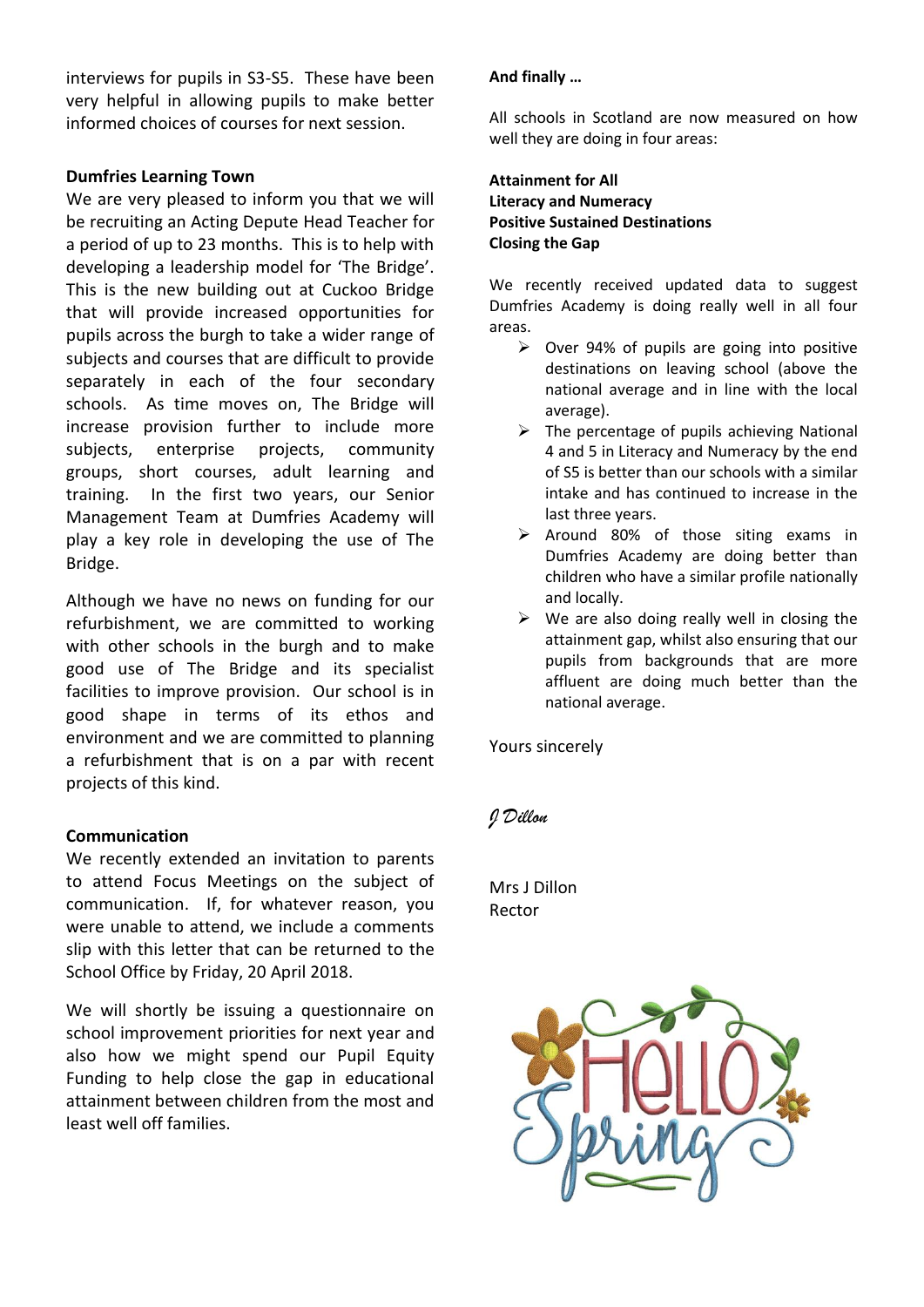

**Dumfries Retail Project**

**Girls Football**



**S1 Boys Cross Country**







**Day**

**Pupils on World Book**